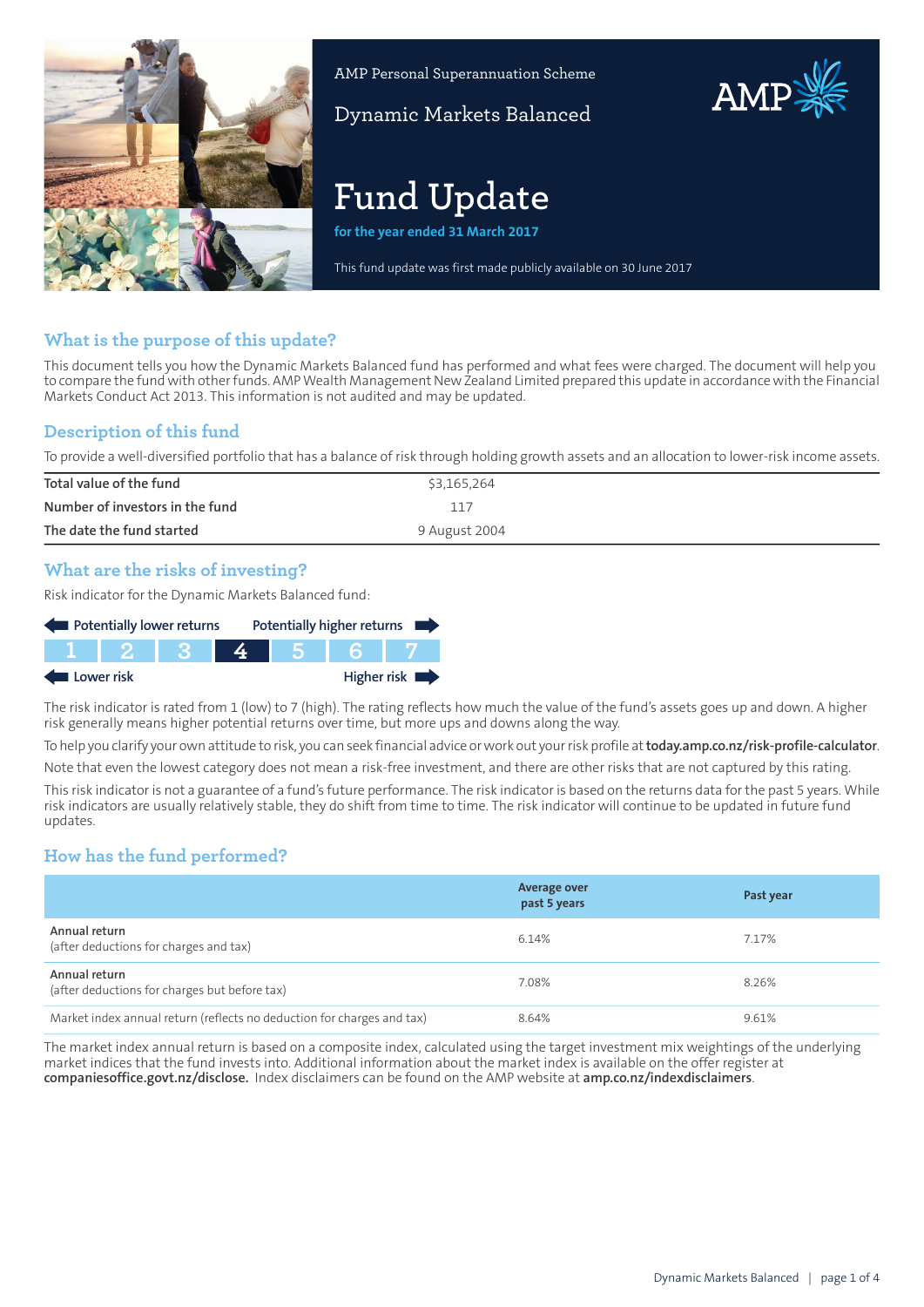#### **Annual return graph**



This shows the return after fund charges and tax for each of the last 10 years ending 31 March. The last bar shows the average annual return for the last 10 years, up to 31 March 2017.

**Important:** This does not tell you how the fund will perform in the future.

## **What fees are investors charged?**

Investors in the Dynamic Markets Balanced fund are charged fund charges. In the year to 31 March 2017 these were:

|                                             | % net asset value                                                        |
|---------------------------------------------|--------------------------------------------------------------------------|
| Total fund charges                          | 1.99%                                                                    |
| Which are made up of -                      |                                                                          |
| Total management and administration charges | 1.99%                                                                    |
| Including -                                 |                                                                          |
| Manager's basic fee                         | 1.60%                                                                    |
| Other management and administration charges | 0.39%                                                                    |
| Total performance-based fees                | $0.00\%$                                                                 |
| <b>Other charges</b>                        | Dollar amount per investor or description<br>of how charge is calculated |
| <b>NIL</b>                                  |                                                                          |

Investors may also be charged individual action fees for specific actions or decisions (for example, for withdrawing from or switching funds). Small differences in fees and charges can have a big impact on your investment over the long term.

## **Example of how this applies to an investor**

Craig had \$10,000 in the fund at the start of the year and did not make any further contributions. At the end of the year, Craig received a return after fund charges were deducted of \$717.00 (that is 7.17% of his initial \$10,000). Craig also paid \$0.00 in other charges. This gives Craig a total return after tax of \$717.00 for the year.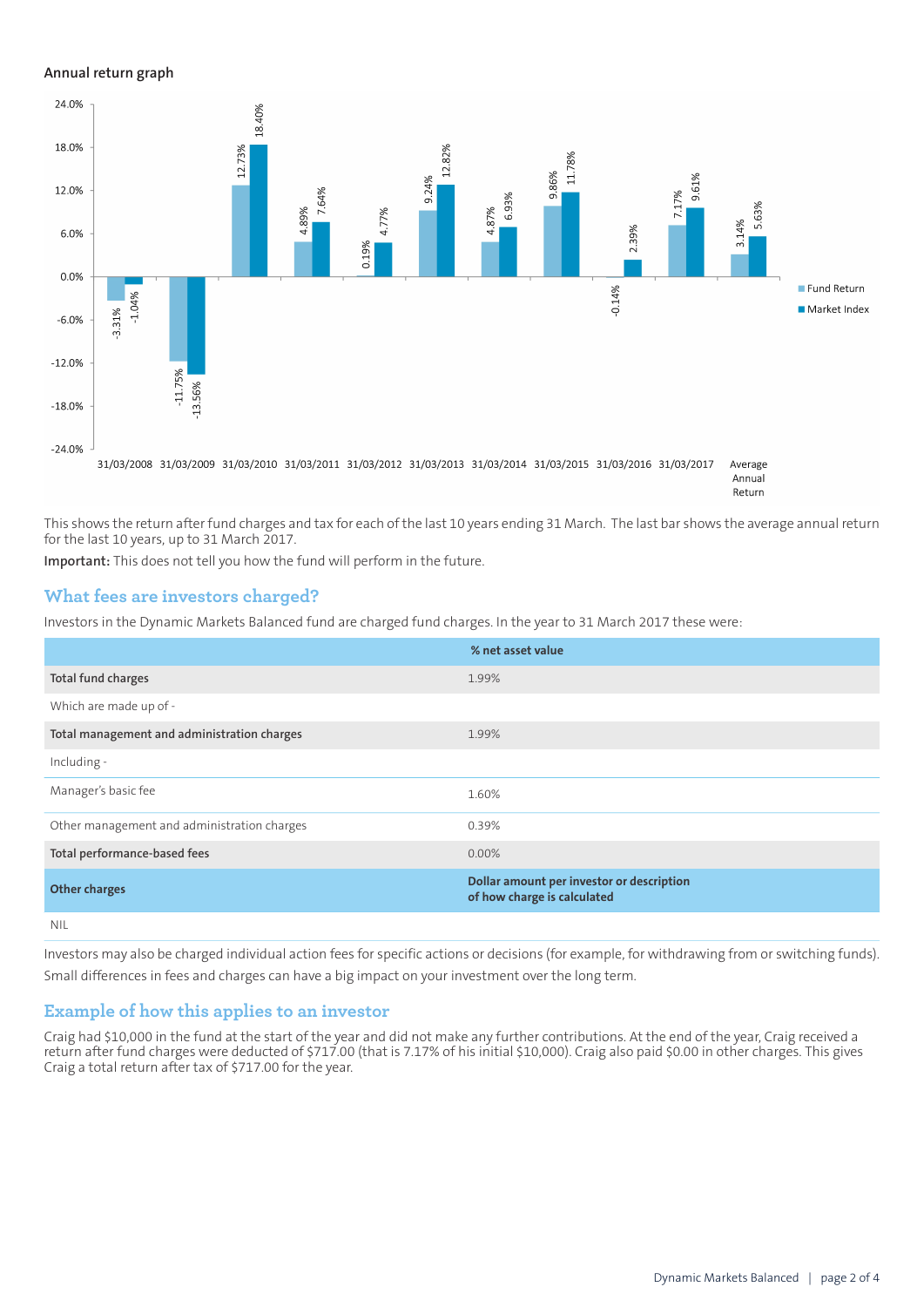# **What does the fund invest in?**

# **Actual investment mix<sup>1</sup>**

This shows the types of assets that the fund invests in.



## **Target investment mix**

This shows the mix of assets that the fund generally intends to invest in.

| <b>Asset Type</b>            | <b>Allocation</b> |
|------------------------------|-------------------|
| Cash and cash equivalents    | 10.00%            |
| New Zealand fixed interest   | 15.00%            |
| International fixed interest | 18.00%            |
| Australasian equities        | 16.00%            |
| International equities       | 33.00%            |
| Listed property              | 4.00%             |
| Unlisted property            | 0.00%             |
| Commodities                  | 0.00%             |
| Other*                       | 4.00%             |
|                              |                   |

\*Other consists of alternative assets (4.00%)

# **Top 10 investments<sup>1</sup>**

|    | <b>Name</b>                                                                                                                                                                                                                                                    | Percentage<br>of fund<br>net assets | <b>Asset Type</b>          | Country     | <b>Credit rating</b><br>(if applicable) |
|----|----------------------------------------------------------------------------------------------------------------------------------------------------------------------------------------------------------------------------------------------------------------|-------------------------------------|----------------------------|-------------|-----------------------------------------|
| 1  | Call Account (Westpac Banking Corporation Advance Acct)                                                                                                                                                                                                        | 6.08%                               | Cash and cash equivalents  | New Zealand | $A-1+$                                  |
| 2  | Orbis Global Equity LE Fund                                                                                                                                                                                                                                    | 3.26%                               | International equities     | Australia   | N/A                                     |
| 3  | Call Account (ANZ 32 Day Constant Maturity Date)                                                                                                                                                                                                               | 2.80%                               | Cash and cash equivalents  | New Zealand | $A-1+$                                  |
| 4  | New Zealand Government bond maturing 15 Apr 23                                                                                                                                                                                                                 | 1.55%                               | New Zealand fixed interest | New Zealand | $AA+$                                   |
| 5  | Call Account (Rabobank Advance Account NZD)                                                                                                                                                                                                                    | 1.51%                               | Cash and cash equivalents  | New Zealand | $A-1$                                   |
| 6  | New Zealand Government bond maturing 15 Apr 27                                                                                                                                                                                                                 | 1.27%                               | New Zealand fixed interest | New Zealand | $AA+$                                   |
| 7  | New Zealand Government bond maturing 15 May 21                                                                                                                                                                                                                 | 0.98%                               | New Zealand fixed interest | New Zealand | $AA+$                                   |
| 8  | ASB Bank Ltd note maturing 22 Dec 17                                                                                                                                                                                                                           | 0.90%                               | Cash and cash equivalents  | New Zealand | AA-                                     |
| 9  | ASB Bank Ltd note maturing 01 Sep 17                                                                                                                                                                                                                           | 0.87%                               | New Zealand fixed interest | New Zealand | AA-                                     |
| 10 | New Zealand Government bond maturing 14 Apr 33                                                                                                                                                                                                                 | 0.78%                               | New Zealand fixed interest | New Zealand | $AA+$                                   |
|    | $\pm 1$ $\pm 1$ $\pm 2$ $\pm 1$ $\pm 1$ $\pm 2$ $\pm 2$ $\pm 1$ $\pm 2$ $\pm 1$ $\pm 2$ $\pm 1$ $\pm 2$ $\pm 1$ $\pm 2$ $\pm 1$ $\pm 2$ $\pm 1$ $\pm 2$ $\pm 1$ $\pm 2$ $\pm 1$ $\pm 2$ $\pm 2$ $\pm 2$ $\pm 2$ $\pm 2$ $\pm 2$ $\pm 2$ $\pm 2$ $\pm 2$ $\pm $ |                                     |                            |             |                                         |

The top 10 investments make up 20.00% of the fund.